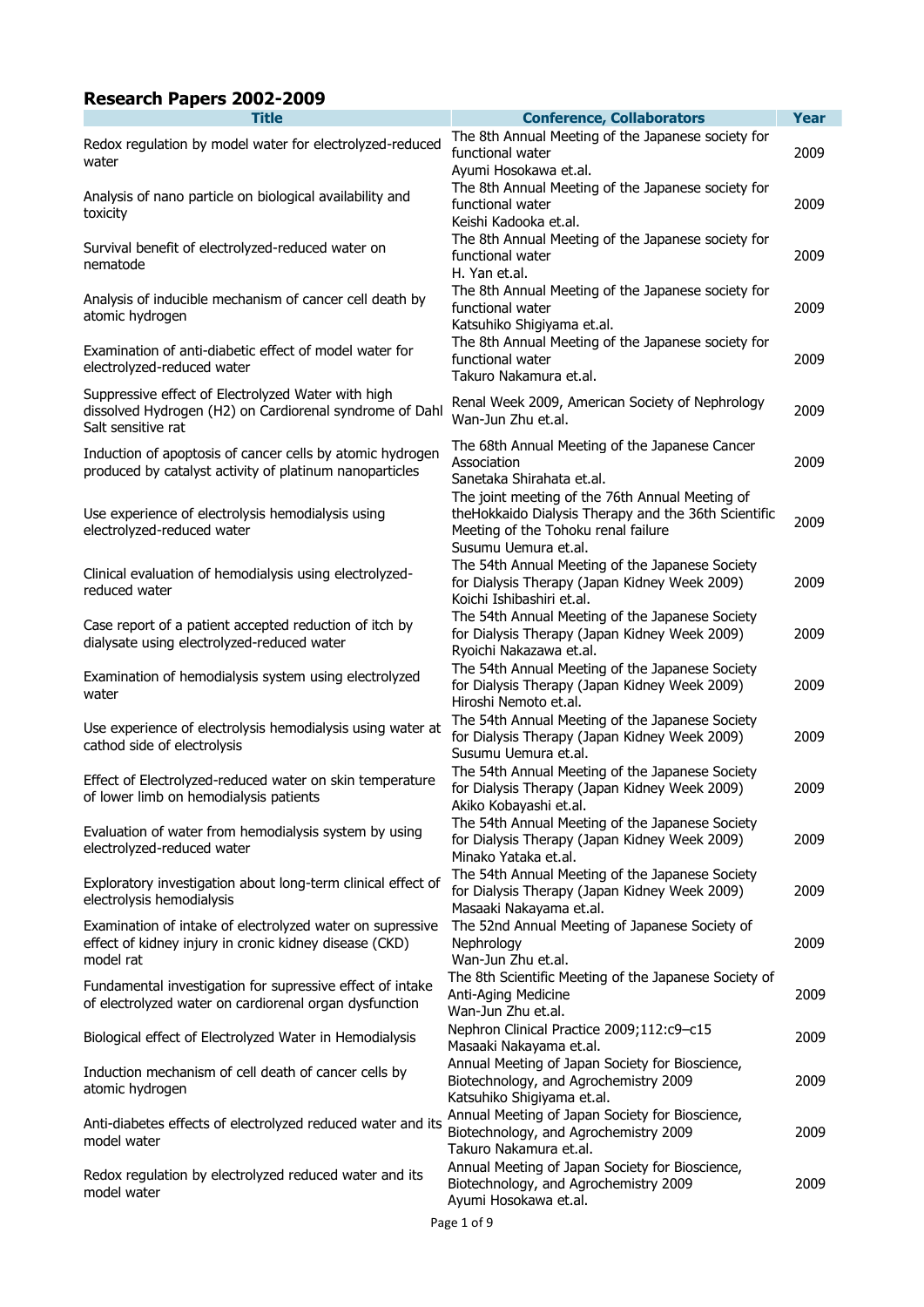| Next-generation hemodialysis system for palliating<br>lassitude after hemodaialysis                                                    | The 6th Japan Congress Support of Home Dialysis<br>Masaaki Nakayama et.al.                                                          | 2009 |
|----------------------------------------------------------------------------------------------------------------------------------------|-------------------------------------------------------------------------------------------------------------------------------------|------|
| Electrolyzed water at cathode side (EW) suppressed renal<br>injury in chronic kidney disease rats                                      | The 9th Scientific Meeting of renal failure pathosis<br>therapy<br>Wan-Jun Zhu et.al.                                               | 2008 |
| Collaboration for clinical effect of electrolysis hemodialysis therapy                                                                 | The 9th Scientific Meeting of renal failure pathosis<br>Masaaki Nakayama et.al.                                                     | 2008 |
| Electrolyzed water at cathode side (EW) suppressed renal<br>injury in chronic kidney disease rats                                      | Renal Week 2008, American Society of Nephrology<br>Wan-Jun Zhu et.al.                                                               | 2008 |
| Growth suppression of HL60 and L6 cells by atomic<br>hydrogen                                                                          | The 21st Annual and International Meeting of<br>Japanese Association for Animal Cell Technology<br>K. Nakanishi et.al.              | 2008 |
| Suppresive effects of hydrogen and atomic hydrogen on<br>type 2 diabetes                                                               | The 21st Annual and International Meeting of<br>Japanese Association for Animal Cell Technology<br>K. Haramaki et.al.               | 2008 |
| Supressive effect of electrolyzed reduced water on lipid<br>peroxidation and lipid absorption                                          | The 21st Annual and International Meeting of<br>Japanese Association for Animal Cell Technology<br>M. Abe et.al.                    | 2008 |
| Elongation of lifespan of nematode by electrolyzed<br>reduced water                                                                    | The 21st Annual and International Meeting of<br>Japanese Association for Animal Cell Technology<br>H. Yan et.al.                    | 2008 |
| Inducible effect of cancer cell death by electrolyzed -<br>reduced water and it's model water                                          | The annual meeting of West Japan of Japan Society<br>for Bioscience, Biotechnology, and Agrochemistry<br>2008<br>K. Kadekaru et.al. | 2008 |
| Antidiabetic effect of electrolyzed -reduced water and it's<br>model water                                                             | The annual meeting of West Japan of Japan Society<br>for Bioscience, Biotechnology, and Agrochemistry<br>2008<br>K. Haramaki et.al. | 2008 |
| Examination of hemodialysis system using electrolyzed<br>water                                                                         | The 36th Scientific Meeting of the Tohoku renal<br>failure<br>Hiroshi Nemoto et.al.                                                 | 2008 |
| Investigation of biocompatibility about Hemodialysis<br>solution (HD) by Electrolyzed water (EW)                                       | The 53th Annual Meeting of the Japanese Society for<br>Dialysis Therapy<br>Masaaki Nakayama et.al.                                  | 2008 |
| Protective effect of electrolyzed cathodic water on diabetic<br>nephropathy                                                            | The 8th Scientific Meeting of the Japanese Society of<br>Anti-Aging Medicine<br>Takefumi Mori et.al.                                | 2008 |
| Potential of intake of electrolyzed water (Alkaline ion<br>water) in countermeasure for chronic kidney disease                         | The 8th Scientific Meeting of the Japanese Society of<br>Anti-Aging Medicine<br>Masaaki Nakayama et.al.                             | 2008 |
| Intake of electrolyzed cathodic water reduce excretion of<br>urine protein of streptozotocin-induced diabetes Dahl S<br>rat.           | The 51st Annual Meeting of Japanese Society of<br>Nephrology<br>Yusuke Osaki et.al.                                                 | 2008 |
| Investigation of participation of methylglyoxal on<br>Cardiorenal syndrome                                                             | Vascular Medicine 2008 vol.4 no.4 345-351<br>Masaaki Nakayama et.al.                                                                | 2008 |
| Kinetic analysis of superoxide anion radical-scavenging<br>and hydroxyl radical-scavenging activities of platinum<br>nanoparticles.    | Langmuir, June, Web on line<br>Takeki Hamasaki et.al.                                                                               | 2008 |
| Examination of electrolyzed-reduced water on survival<br>benefit of nematode                                                           | Annual Meeting of Japan Society for Bioscience,<br>Biotechnology, and Agrochemistry 2008<br>H. Yan et.al.                           | 2008 |
| Suppressive effect of Electrolyzed-reduced Water on Lipid<br>peroxidation and absorption                                               | Annual Meeting of Japan Society for Bioscience,<br>Biotechnology, and Agrochemistry 2008<br>Masumi Abe et.al.                       | 2008 |
| Inhibitory Effect of Electrolyzed Reduced Water on Tumor<br>Angiogenesis                                                               | Biological & Pharmaceutical Bulletin 31(1),19-26,<br>January<br>Jun YE et.al.                                                       | 2008 |
| Antioxidative effect of electrolyzed-reduced water<br>supplemented with platinum nanoparticle and effects on<br>parkinson model animal | The 4th meeting of the Japanese Soiety for Functional<br>Water (Hakodate)<br>Akitami Sato et al                                     | 2005 |
| Diabetes prevention through redox regulation by reduced<br>water                                                                       | The 4th meeting of the Japanese Soiety for Functional<br>Water (Hakodate)<br>Sanetaka Shirahata et al                               | 2005 |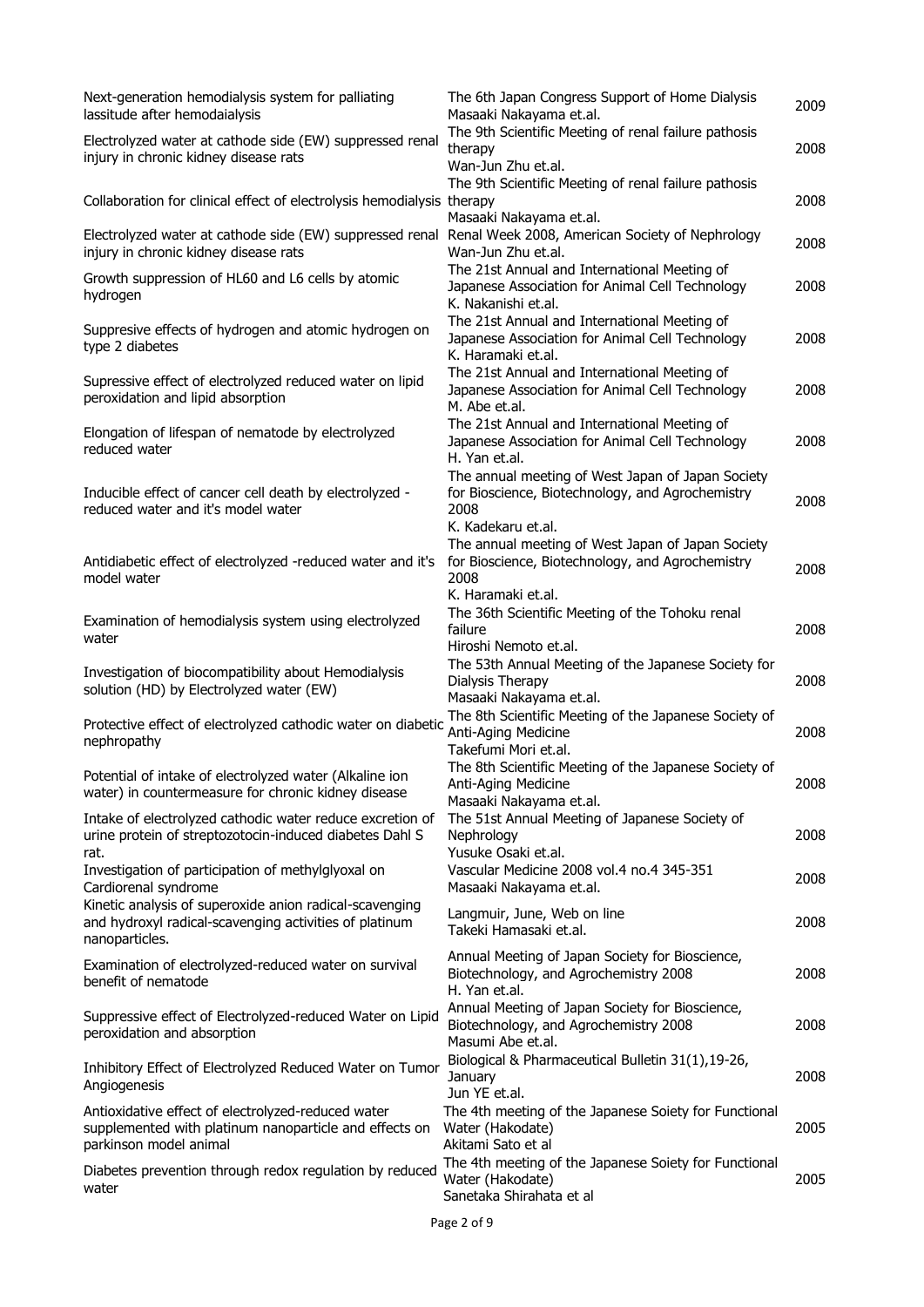|                                                                                                                     | Japanese Association for Animal Cell                                          |      |
|---------------------------------------------------------------------------------------------------------------------|-------------------------------------------------------------------------------|------|
| Redox regulation and diabetes prevention by reduced                                                                 | Technology (Tokyo), The joint meeting of west                                 |      |
| water                                                                                                               | Japan and Hokkaido of Japan Society for Bioscience,                           | 2005 |
|                                                                                                                     | Biotechnology, and Agrochemistry (Fukuoka)                                    |      |
|                                                                                                                     | Kiichiro Teruya et al                                                         |      |
| Redox regulation by reduced waters as active hydrogen                                                               | The 19th European Society for Animal Cell                                     | 2005 |
| donors and intracellular ROS scavengers for prevension of Technology Meeting (Harrogate, UK)<br>diabetes            | S. Shirahata et al                                                            |      |
| Induction of caspase-3-dependent apoptosis by                                                                       | The 19th European Society for Animal Cell                                     |      |
| electrolyzed reduced water/platimum nanoparticels in                                                                | Technology Meeting (Harrogate, UK)                                            | 2005 |
| cancer cells                                                                                                        | T. Hamasaki et al                                                             |      |
|                                                                                                                     | Japan Society for Bioscience, Biotechnology, and                              |      |
| Analysis of superoxide anion and hydroxyl radical                                                                   | Agrochemistry (Sapporo)                                                       | 2005 |
| scavenging activities by platinum nanoparticle                                                                      | Takeki Hamasaki et al                                                         |      |
|                                                                                                                     | Japan Society for Bioscience, Biotechnology, and                              |      |
| Suppressive effect of reduced water with reactive oxygen                                                            | Agrochemistry (Sapporo)                                                       | 2005 |
| species scavenging activity on type 1 diabetes mellitus                                                             | Yuping Li et al                                                               |      |
| Electrolyzed reduced water supplemented with platinum                                                               |                                                                               |      |
| nanoparticles suppresses promotion of two-stage cell                                                                | Cytotechnology                                                                | 2005 |
| transformation                                                                                                      | R. Nishikawa et al                                                            |      |
|                                                                                                                     | The 3rd meeting of the Japanese Soiety for Functional                         |      |
| Analysis of hydroxyl radical scavenging activity by                                                                 | Water (Tokyo)                                                                 | 2004 |
| platinum nanoparticle                                                                                               | Takeki Hamasaki et al                                                         |      |
|                                                                                                                     | The 17th Annual Meeting of the Japanese Association                           |      |
| Medical application of reduced water as reactive oxygen                                                             | for Animal Cell Technology(Nagoya)                                            | 2004 |
| species scavenger and active hydrogen donor                                                                         | S. Shirahata                                                                  |      |
|                                                                                                                     | The 17th Annual Meeting of the Japanese Association                           |      |
| Platimum nanoparticels in electrolyzed reduced water                                                                | for Animal Cell Technology(Nagoya)                                            | 2004 |
| induces apoptosis in cancer cells                                                                                   | T. Hamasaki et al                                                             |      |
|                                                                                                                     | The 17th Annual Meeting of the Japanese Association                           |      |
| Suppression of two-stage cell transformation by<br>electrolyzed reduced water/platinum nanocolloids                 | for Animal Cell Technology(Nagoya)                                            | 2004 |
|                                                                                                                     | R. Nishikawa et al                                                            |      |
| Suppression of Invasion of Cancer Cells and Angiogenesis 2004 World Congress on In Vitro Biology(USA)               |                                                                               | 2004 |
| by Electrolyzed Reduced Water                                                                                       | Y. Jun et al                                                                  |      |
| Suppression of Two-stage Cell Transformation by                                                                     | 2004 World Congress on In Vitro Biology(USA)                                  | 2004 |
| Electrolyzed Reduced Water/Platinum Nanocolloids                                                                    | R. Nishikawa et al                                                            |      |
| Mechanism for suppressive effect of reduced water with                                                              | Japan Society for Bioscience, Biotechnology, and                              |      |
| reactive oxygen species scavenging activity on diabetes                                                             | Agrochemistry (Hiroshima)                                                     | 2004 |
|                                                                                                                     | Yuping Li et al                                                               |      |
|                                                                                                                     | Japan Society for Bioscience, Biotechnology, and                              |      |
| Suppression of apoptosis by reduced water in nerve cells Agrochemistry (Hiroshima)                                  |                                                                               | 2004 |
|                                                                                                                     | Tenyou Ishikawa et al                                                         |      |
| Effect of reduction of platinum nanocolloids and                                                                    | Japan Society for Bioscience, Biotechnology, and                              |      |
| electrolyzed-reduced water on nerve cells                                                                           | Agrochemistry (Hiroshima)                                                     | 2004 |
|                                                                                                                     | Taichi Kashiwagi et al                                                        |      |
| Induction of $\,c$ ancer cell-specific apoptosis by                                                                 | Japan Society for Bioscience, Biotechnology, and                              |      |
| electrolyzed-reduced water/platinum nanoparticels                                                                   | Agrochemistry (Hiroshima)<br>Shinsuke Aramaki et al                           | 2004 |
|                                                                                                                     |                                                                               |      |
| Reaction kinetics analysis of reactive oxygen species                                                               | Japan Society for Bioscience, Biotechnology, and<br>Agrochemistry (Hiroshima) | 2004 |
| scavenging activity of platinum nanocolloids                                                                        | Takeki Hamasaki et all                                                        |      |
|                                                                                                                     | Japan Society for Bioscience, Biotechnology, and                              |      |
| Reduced water functions as active hydrogen donors                                                                   | Agrochemistry (Hiroshima)                                                     | 2004 |
| and ROS scavengers                                                                                                  | Sanetaka Shirahata et al                                                      |      |
| Suppression of carcinogenesis mutation formation at                                                                 | Japan Society for Bioscience, Biotechnology, and                              |      |
| promortion stage by electrolyzed-reduced water /platinumAgrochemistry (Hiroshima)                                   |                                                                               | 2004 |
|                                                                                                                     |                                                                               |      |
| nanocolloid                                                                                                         |                                                                               |      |
|                                                                                                                     | Ryuhei Nishikawa et al                                                        |      |
| Characteristic analysis of reduced waters as active                                                                 | The 2nd meeting of the Japanese Soiety for<br>Functional Water (Gifu)         | 2003 |
| hydrogen donors and reactive oxygen species scavenger                                                               | Sanetaka Shirahata et al                                                      |      |
|                                                                                                                     | The 2nd meeting of the Japanese Soiety for                                    |      |
| Characteristic analysis of platinum nanocolloids as active<br>hydrogen donors and reactive oxygen species scavenger | Functional Water (Gifu)                                                       | 2003 |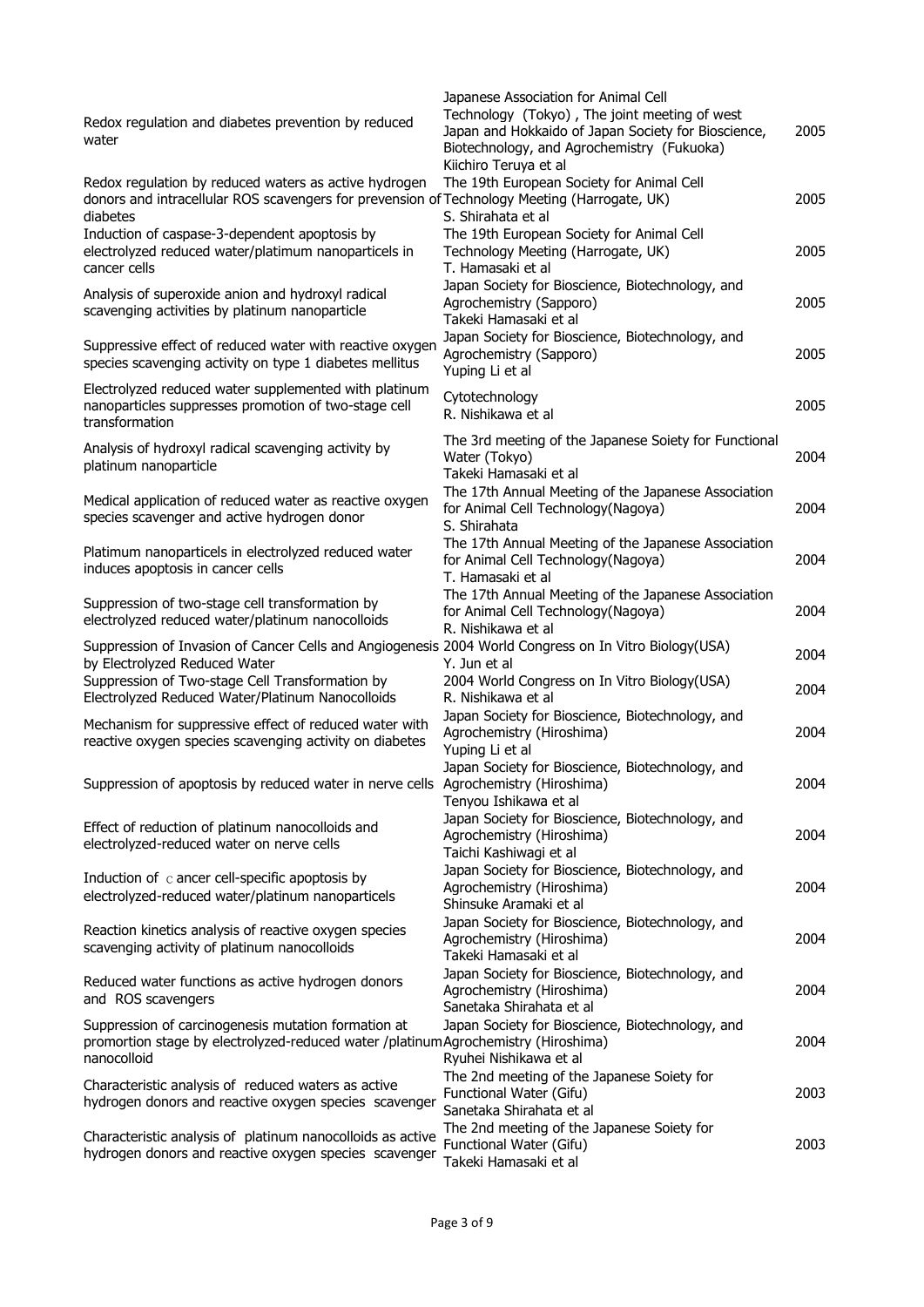| Suppressive effect of reduced water against alloxan<br>induced type 1 diabetes mellitus                                                           | The 2nd meeting of the Japanese Soiety for<br>Functional Water (Gifu)<br>Yuping Li et al                                                                                                                                                                                                                      | 2003 |
|---------------------------------------------------------------------------------------------------------------------------------------------------|---------------------------------------------------------------------------------------------------------------------------------------------------------------------------------------------------------------------------------------------------------------------------------------------------------------|------|
| Effects of Electrolyzed-Reduced Water on the Matrix<br>Metalloproteinase-2 Activities and In Vitro Invasion of<br>Human Fibrosarcoma HT1080 Cells | The 2nd meeting of the Japanese Soiety for<br>Functional Water (Gifu)<br>J. Ye et al                                                                                                                                                                                                                          | 2003 |
| Induction of apoptosis by platinum<br>nanocolloids/electrolyzed reduced water in cancer cells                                                     | The 2nd meeting of the Japanese Soiety for<br>Functional Water (Gifu)<br>Shinsuke Aramaki et al                                                                                                                                                                                                               | 2003 |
| Electrolyzed-reduced water protects nerve cells from<br>glutamic acid toxicity                                                                    | The 2nd meeting of the Japanese Soiety for<br>Functional Water (Gifu)<br>Taichi Kashiwagi et al                                                                                                                                                                                                               | 2003 |
| Suppression of apoptosis by reduced water in nerve cells                                                                                          | The 2nd meeting of the Japanese Soiety for<br>Functional Water (Gifu)<br>Tenyou Ishikawa et al                                                                                                                                                                                                                | 2003 |
| Suppression of two-stage carcinogenic focus formation by<br>electrolyzed-reduced water/ platinum nanocolloids                                     | The 2nd meeting of the Japanese Soiety for<br>Functional Water (Gifu)<br>Ryuhei Nishikawa et al<br>The joint meeting of West Japan and Cyugoku .                                                                                                                                                              | 2003 |
| Function analysis of platinum nanocolloids as active<br>hydrogen donors and reactive oxygen species scavenger                                     | Sikoku of Japan Society for Bioscience, Biotechnology,<br>and Agrochemistry, West Japan of Japanese Society<br>of Nutrition and Food Science, West Japan of The<br>Japanese Society for Food Science and Technology<br>(Kagoshima)<br>Toshifumi Imada et al                                                   | 2003 |
| Suppressive effect of electrolyzed-reduced water/platinum<br>nanocolloids on proliferation of cancer cells                                        | The joint meeting of West Japan and Cyugoku .<br>Sikoku of Japan Society for Bioscience, Biotechnology,<br>and Agrochemistry, West Japan of Japanese Society<br>of Nutrition and Food Science, West Japan of The<br>Japanese Society for Food Science and Technology<br>(Kagoshima)<br>Shinsuke Aramaki et al | 2003 |
| Suppression of carcinogenic focus formation by<br>electrolyzed-reduced water/platinum nanocolloids                                                | Japanese Association for Animal Cell<br>Technology (Osaka)<br>Ryuhei Nishikawa et al                                                                                                                                                                                                                          | 2003 |
| Suppressive effect of electrolyzed-reduced water<br>against nerve cell death induced by oxidative stress                                          | Japanese Association for Animal Cell<br>Technology (Osaka)<br>Taichi Kashiwagi et al                                                                                                                                                                                                                          | 2003 |
| Scavenging of reactive oxygen species and suppressive<br>effect on cell growth by hydrogen-platinum nano colloids                                 | Japanese Association for Animal Cell<br>Technology (Osaka)<br>Takeki Hamasaki et al                                                                                                                                                                                                                           | 2003 |
| Suppressive effect of reduced water on pancreatic $\beta$ -cells<br>damage caused by oxidative stress                                             | Japanese Society of Nutrition and Food Science<br>(Fukuoka)<br>Yuping Li et al                                                                                                                                                                                                                                | 2003 |
| Suppressive effect of reduced water on the apoptotic cell<br>death triggered by oxidative stress in pancreatic $\beta$ HIT-<br>T15 cells          | 18th ESACT Meetings(Spain)<br>S. Shirahata et al                                                                                                                                                                                                                                                              | 2003 |
| Physiological functions of platinum nanocolloides as<br>scavengers against reactive oxygen species                                                | 18th ESACT Meetings(Spain)<br>T. Hamasaki et al                                                                                                                                                                                                                                                               | 2003 |
| The inhibition of VEGF expression in human fibrosarcoma<br>HT 1080 cells by electrolyzed-reduced water                                            | Japan Society for Bioscience, Biotechnology, and<br>Agrochemistry (Kanagawa)<br>June Ye et al                                                                                                                                                                                                                 | 2003 |
| Effectiveness of platinum nanocolloid in eliminating active<br>oxygen                                                                             | Japan Society for Bioscience, Biotechnology, and<br>Agrochemistry (Kanagawa)<br>Takeki Hamasaki et al                                                                                                                                                                                                         | 2003 |
| Suppressive effect of electrolyzed-reduced water on<br>glutamic acid induced nerve cytotoxicity                                                   | Japan Society for Bioscience, Biotechnology, and<br>Agrochemistry (Kanagawa)<br>Taichi Kashiwagi et al                                                                                                                                                                                                        | 2003 |
| Suppressive effect of reduced water on the apoptotic cell<br>death triggered by oxidative stress in pancreatic β-cells                            | Japan Society for Bioscience, Biotechnology, and<br>Agrochemistry (Kanagawa)<br>Yuping Li et al                                                                                                                                                                                                               | 2003 |
| Analysis of mechanisim for differentiation induceded by<br>electrolyzed- reduced water in K562 human leukemia cells                               | Japan Society for Bioscience, Biotechnology, and<br>Agrochemistry (Kanagawa)<br>Takaaki Komatsu et al                                                                                                                                                                                                         | 2003 |
| The inhibition of VEGF expression in human fibrosarcoma                                                                                           | Japan Society for Bioscience, Biotechnology, and                                                                                                                                                                                                                                                              | 2003 |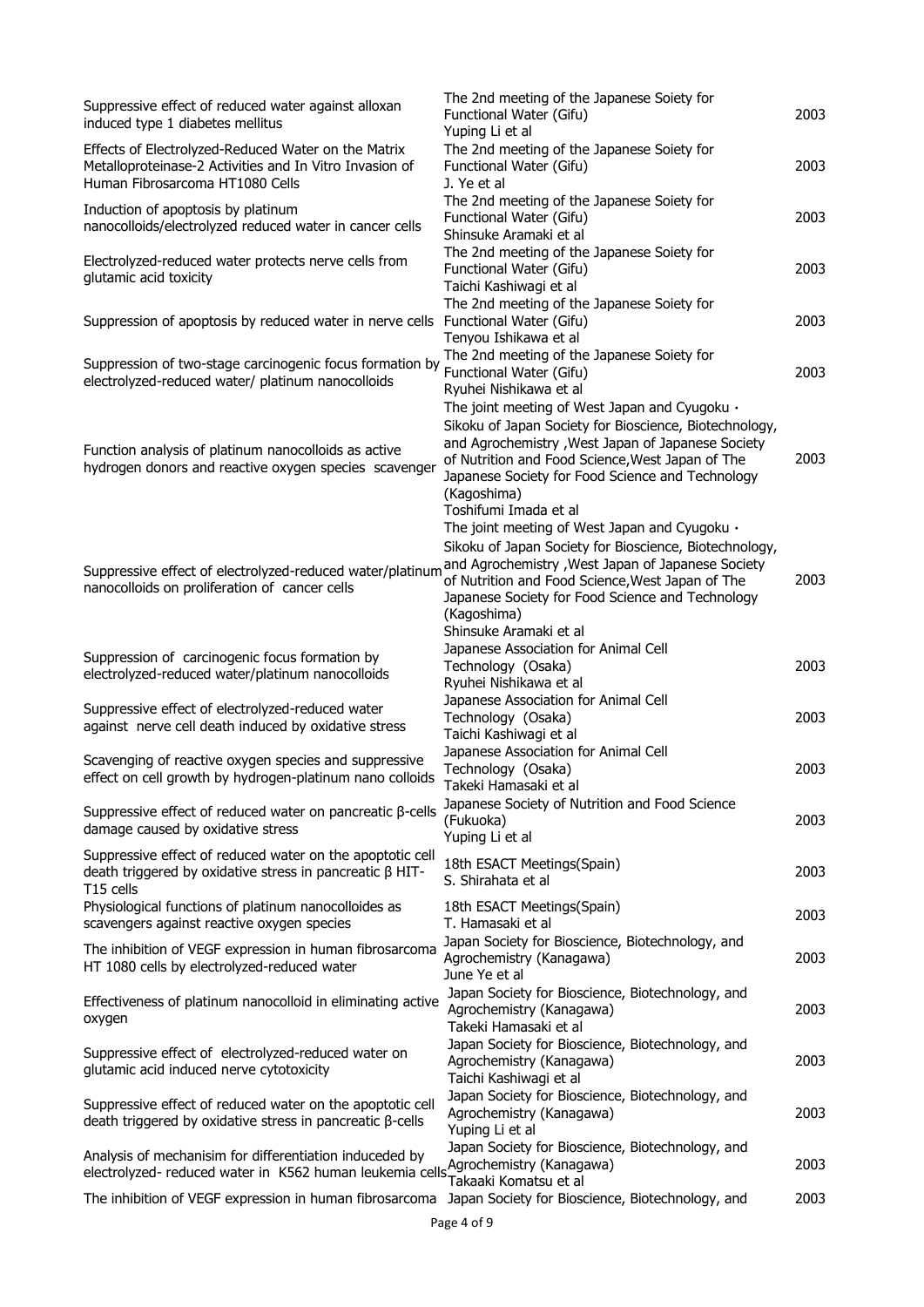| HT1080 cells by electrolyzed-reduced water                                                                                             | Agrochemistry (Tokyo)<br>June Ye et al                                                                                                                                                                              |      |
|----------------------------------------------------------------------------------------------------------------------------------------|---------------------------------------------------------------------------------------------------------------------------------------------------------------------------------------------------------------------|------|
| Effectiveness of platinum nanocolloid in eliminating active<br>oxygen                                                                  | Japan Society for Bioscience, Biotechnology, and<br>Agrochemistry (Tokyo)<br>Takeki Hamasaki et al                                                                                                                  | 2003 |
| Inhibition of glutamic acid neuron toxicity by electrolyzed<br>reduced water                                                           | Japan Society for Bioscience, Biotechnology, and<br>Agrochemistry (Tokyo)<br>Taichi Kashiwagi et al                                                                                                                 | 2003 |
| Suppressive effect of reduced water on the apoptotic cell<br>death triggered by oxidative stress in pancreatic β-cells                 | Japan Society for Bioscience, Biotechnology, and<br>Agrochemistry (Tokyo)<br>Yuping Li et al                                                                                                                        | 2003 |
| Analysis of electrolyzed reduced water as a differentiation<br>inducing mechanism for K562 human leukemia cells                        | Japan Society for Bioscience, Biotechnology, and<br>Agrochemistry (Tokyo)<br>Takaaki Komatsu et al                                                                                                                  | 2003 |
| The inhibition of VEGF expression in human fibrosarcoma<br>HT1080 cells by electrolyzed-reduced water                                  | Japan Society for Bioscience, Biotechnology, and<br>Agrochemistry (Tokyo)<br>June Ye et al                                                                                                                          | 2003 |
| Effectiveness of platinum nanocolloid in eliminating active<br>oxygen                                                                  | Japan Society for Bioscience, Biotechnology, and<br>Agrochemistry (Tokyo)<br>Takeki Hamasaki et al                                                                                                                  | 2003 |
| Inhibition of glutamic acid neuron toxicity by electrolyzed<br>reduced water                                                           | Japan Society for Bioscience, Biotechnology, and<br>Agrochemistry (Tokyo)<br>Taichi Kashiwagi et al                                                                                                                 | 2003 |
| Suppressive effect of reduced water on the apoptotic cell<br>death triggered by oxidative stress in pancreatic β-cells                 | Japan Society for Bioscience, Biotechnology, and<br>Agrochemistry (Tokyo)<br>Yuping Li et al                                                                                                                        | 2003 |
| Analysis of electrolyzed reduced water as a differentiation<br>inducing mechanism for K562 human leukemia cells                        | Japan Society for Bioscience, Biotechnology, and<br>Agrochemistry (Tokyo)<br>Takaaki Komatsu et al                                                                                                                  | 2003 |
| Antioxidative effect of electrolyzed-reduced water<br>supplemented with platinum nanoparticle and effects on<br>parkinson model animal | The 4th meeting of the Japanese Soiety for<br>Functional Water (Hakodate)<br>Akitami Sato et al                                                                                                                     | 2005 |
| Diabetes prevention through redox regulation by reduced<br>water                                                                       | The 4th meeting of the Japanese Soiety for<br>Functional Water (Hakodate)<br>Sanetaka Shirahata et al                                                                                                               | 2005 |
| Redox regulation and diabetes prevention by reduced<br>water                                                                           | Japanese Association for Animal Cell<br>Technology (Tokyo), The joint meeting of west<br>Japan and Hokkaido of Japan Society for Bioscience,<br>Biotechnology, and Agrochemistry (Fukuoka)<br>Kiichiro Teruya et al | 2005 |
| Redox regulation by reduced waters as active hydrogen<br>donors and intracellular ROS scavengers for prevension<br>of diabetes         | The 19th European Society for Animal Cell<br>Technology Meeting (Harrogate, UK)<br>S. Shirahata et al                                                                                                               | 2005 |
| Induction of caspase-3-dependent apoptosis by<br>electrolyzed reduced water/platimum nanoparticels in<br>cancer cells                  | The 19th European Society for Animal Cell<br>Technology Meeting (Harrogate, UK)<br>T. Hamasaki et al                                                                                                                | 2005 |
| Analysis of superoxide anion and hydroxyl radical<br>scavenging activities by platinum nanoparticle                                    | Japan Society for Bioscience, Biotechnology, and<br>Agrochemistry (Sapporo)<br>Takeki Hamasaki et al                                                                                                                | 2005 |
| Suppressive effect of reduced water with reactive oxygen<br>species scavenging activity on type 1 diabetes mellitus                    | Japan Society for Bioscience, Biotechnology, and<br>Agrochemistry (Sapporo)<br>Yuping Li et al                                                                                                                      | 2005 |
| Electrolyzed reduced water supplemented with platinum<br>nanoparticles suppresses promotion of two-stage cell<br>transformation        | Cytotechnology<br>R. Nishikawa et al                                                                                                                                                                                | 2005 |
| Analysis of hydroxyl radical scavenging activity by<br>platinum nanoparticle                                                           | The 3rd meeting of the Japanese Soiety for<br>Functional Water (Tokyo)<br>Takeki Hamasaki et al                                                                                                                     | 2004 |
| Medical application of reduced water as reactive oxygen<br>species scavenger and active hydrogen donor                                 | The 17th Annual Meeting of the Japanese<br>Association for Animal Cell Technology(Nagoya)<br>S. Shirahata                                                                                                           | 2004 |
| Platimum nanoparticels in electrolyzed reduced water<br>induces apoptosis in cancer cells                                              | The 17th Annual Meeting of the Japanese<br>Association for Animal Cell Technology(Nagoya)<br>T. Hamasaki et al                                                                                                      | 2004 |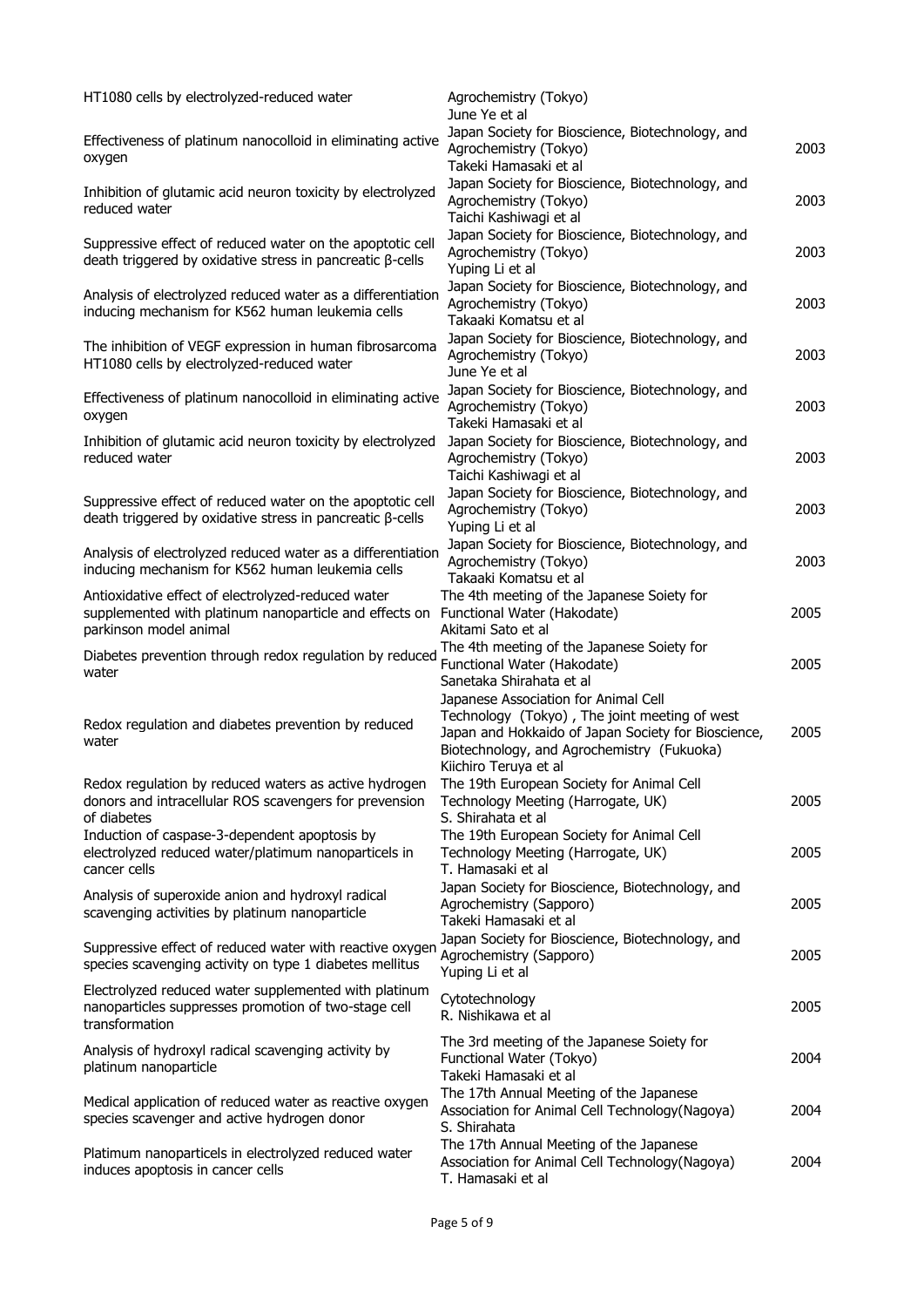| Suppression of two-stage cell transformation by<br>electrolyzed reduced water/platinum nanocolloids                                                                                       | The 17th Annual Meeting of the Japanese<br>Association for Animal Cell Technology(Nagoya)<br>R. Nishikawa et al                                                                                                                                                                                              | 2004 |
|-------------------------------------------------------------------------------------------------------------------------------------------------------------------------------------------|--------------------------------------------------------------------------------------------------------------------------------------------------------------------------------------------------------------------------------------------------------------------------------------------------------------|------|
| Suppression of Invasion of Cancer Cells and Angiogenesis 2004 World Congress on In Vitro Biology(USA)<br>by Electrolyzed Reduced Water<br>Suppression of Two-stage Cell Transformation by | Y. Jun et al                                                                                                                                                                                                                                                                                                 | 2004 |
| Electrolyzed Reduced Water/Platinum Nanocolloids                                                                                                                                          | 2004 World Congress on In Vitro Biology(USA)<br>R. Nishikawa et al                                                                                                                                                                                                                                           | 2004 |
| Mechanism for suppressive effect of reduced water with<br>reactive oxygen species scavenging activity on diabetes                                                                         | Japan Society for Bioscience, Biotechnology, and<br>Agrochemistry (Hiroshima)<br>Yuping Li et al                                                                                                                                                                                                             | 2004 |
| Suppression of apoptosis by reduced water in nerve cells                                                                                                                                  | Japan Society for Bioscience, Biotechnology, and<br>Agrochemistry (Hiroshima)<br>Tenyou Ishikawa et al                                                                                                                                                                                                       | 2004 |
| Effect of reduction of platinum nanocolloids and<br>electrolyzed-reduced water on nerve cells                                                                                             | Japan Society for Bioscience, Biotechnology, and<br>Agrochemistry (Hiroshima)<br>Taichi Kashiwagi et al                                                                                                                                                                                                      | 2004 |
| Induction of $\,c$ ancer cell-specific apoptosis by<br>electrolyzed-reduced water/platinum nanoparticels                                                                                  | Japan Society for Bioscience, Biotechnology, and<br>Agrochemistry (Hiroshima)<br>Shinsuke Aramaki et al                                                                                                                                                                                                      | 2004 |
| Reaction kinetics analysis of reactive oxygen species<br>scavenging activity of platinum nanocolloids                                                                                     | Japan Society for Bioscience, Biotechnology, and<br>Agrochemistry (Hiroshima)<br>Takeki Hamasaki et all                                                                                                                                                                                                      | 2004 |
| Reduced water functions as active hydrogen donors<br>and ROS scavengers                                                                                                                   | Japan Society for Bioscience, Biotechnology, and<br>Agrochemistry (Hiroshima)<br>Sanetaka Shirahata et al                                                                                                                                                                                                    | 2004 |
| Suppression of carcinogenesis mutation formation at<br>promortion stage by electrolyzed-reduced water<br>/platinum nanocolloid                                                            | Japan Society for Bioscience, Biotechnology, and<br>Agrochemistry (Hiroshima)<br>Ryuhei Nishikawa et al                                                                                                                                                                                                      | 2004 |
| Characteristic analysis of reduced waters as active<br>hydrogen donors and reactive oxygen species scavenger                                                                              | The 2nd meeting of the Japanese Soiety for<br>Functional Water (Gifu)<br>Sanetaka Shirahata et al                                                                                                                                                                                                            | 2003 |
| Characteristic analysis of platinum nanocolloids as active<br>hydrogen donors and reactive oxygen species scavenger                                                                       | The 2nd meeting of the Japanese Soiety for<br>Functional Water (Gifu)<br>Takeki Hamasaki et al                                                                                                                                                                                                               | 2003 |
| Suppressive effect of reduced water against alloxan<br>induced type 1 diabetes mellitus                                                                                                   | The 2nd meeting of the Japanese Soiety for<br>Functional Water (Gifu)<br>Yuping Li et al                                                                                                                                                                                                                     | 2003 |
| Effects of Electrolyzed-Reduced Water on the Matrix<br>Metalloproteinase-2 Activities and In Vitro Invasion of<br>Human Fibrosarcoma HT1080 Cells                                         | The 2nd meeting of the Japanese Soiety for<br>Functional Water (Gifu)<br>J. Ye et al                                                                                                                                                                                                                         | 2003 |
| Induction of apoptosis by platinum<br>nanocolloids/electrolyzed reduced water in cancer cells                                                                                             | The 2nd meeting of the Japanese Soiety for<br>Functional Water (Gifu)<br>Shinsuke Aramaki et al                                                                                                                                                                                                              | 2003 |
| Electrolyzed-reduced water protects nerve cells from<br>glutamic acid toxicity                                                                                                            | The 2nd meeting of the Japanese Soiety for<br>Functional Water (Gifu)<br>Taichi Kashiwagi et al                                                                                                                                                                                                              | 2003 |
| Suppression of apoptosis by reduced water in nerve cells Functional Water (Gifu)                                                                                                          | The 2nd meeting of the Japanese Soiety for<br>Tenyou Ishikawa et al                                                                                                                                                                                                                                          | 2003 |
| Suppression of two-stage carcinogenic focus formation by<br>electrolyzed-reduced water/ platinum nanocolloids                                                                             | The 2nd meeting of the Japanese Soiety for<br>Functional Water (Gifu)<br>Ryuhei Nishikawa et al                                                                                                                                                                                                              | 2003 |
| Function analysis of platinum nanocolloids as active<br>hydrogen donors and reactive oxygen species scavenger                                                                             | The joint meeting of West Japan and Cyugoku .<br>Sikoku of Japan Society for Bioscience,<br>Biotechnology, and Agrochemistry, West Japan of<br>Japanese Society of Nutrition and Food Science, West<br>Japan of The Japanese Society for Food Science and<br>Technology (Kagoshima)<br>Toshifumi Imada et al | 2003 |
| Suppressive effect of electrolyzed-reduced<br>water/platinum nanocolloids on proliferation of cancer<br>cells                                                                             | The joint meeting of West Japan and Cyugoku .<br>Sikoku of Japan Society for Bioscience,<br>Biotechnology, and Agrochemistry, West Japan of<br>Japanese Society of Nutrition and Food Science, West<br>Japan of The Japanese Society for Food Science and<br>Technology (Kagoshima), Shinsuke Aramaki et al  | 2003 |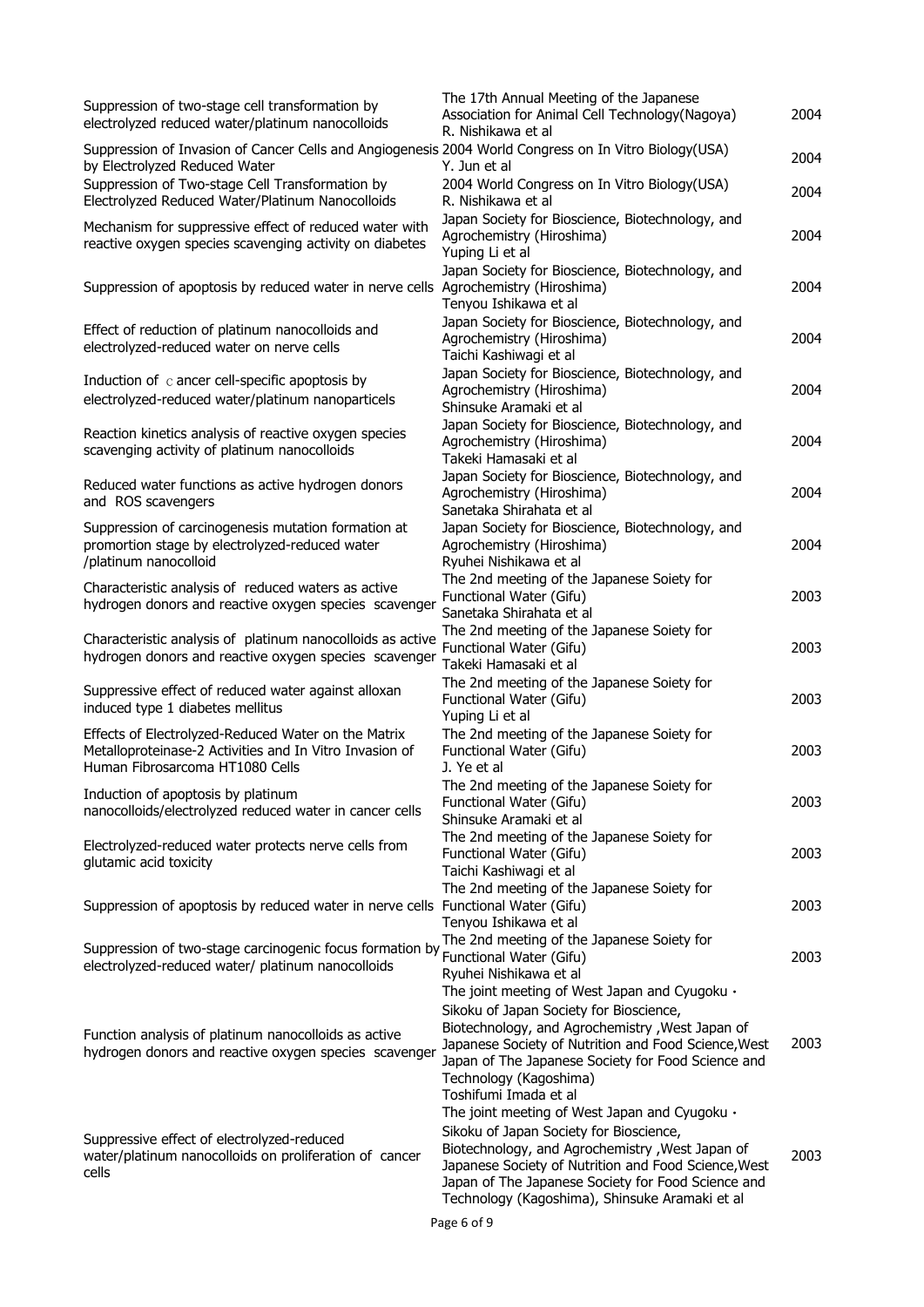| Suppression of carcinogenic focus formation by<br>electrolyzed-reduced water/platinum nanocolloids                                                   | Japanese Association for Animal Cell<br>Technology (Osaka)<br>Ryuhei Nishikawa et al                   | 2003 |
|------------------------------------------------------------------------------------------------------------------------------------------------------|--------------------------------------------------------------------------------------------------------|------|
| Suppressive effect of electrolyzed-reduced water<br>against nerve cell death induced by oxidative stress                                             | Japanese Association for Animal Cell<br>Technology (Osaka)<br>Taichi Kashiwagi et al                   | 2003 |
| Scavenging of reactive oxygen species and suppressive<br>effect on cell growth by hydrogen-platinum nano colloids                                    | Japanese Association for Animal Cell<br>Technology (Osaka)<br>Takeki Hamasaki et al                    | 2003 |
| Suppressive effect of reduced water on pancreatic $\beta$ -cells<br>damage caused by oxidative stress                                                | Japanese Society of Nutrition and Food Science<br>(Fukuoka)<br>Yuping Li et al                         | 2003 |
| Suppressive effect of reduced water on the apoptotic cell<br>death triggered by oxidative stress in pancreatic $\beta$ HIT-<br>T <sub>15</sub> cells | 18th ESACT Meetings(Spain)<br>S. Shirahata et al                                                       | 2003 |
| Physiological functions of platinum nanocolloides as<br>scavengers against reactive oxygen species                                                   | 18th ESACT Meetings(Spain)<br>T. Hamasaki et al                                                        | 2003 |
| The inhibition of VEGF expression in human fibrosarcoma<br>HT 1080 cells by electrolyzed-reduced water                                               | Japan Society for Bioscience, Biotechnology, and<br>Agrochemistry (Kanagawa)<br>June Ye et al          | 2003 |
| Effectiveness of platinum nanocolloid in eliminating active<br>oxygen                                                                                | Japan Society for Bioscience, Biotechnology, and<br>Agrochemistry (Kanagawa)<br>Takeki Hamasaki et al  | 2003 |
| Suppressive effect of electrolyzed-reduced water on<br>glutamic acid induced nerve cytotoxicity                                                      | Japan Society for Bioscience, Biotechnology, and<br>Agrochemistry (Kanagawa)<br>Taichi Kashiwagi et al | 2003 |
| Suppressive effect of reduced water on the apoptotic cell<br>death triggered by oxidative stress in pancreatic $\beta$ -cells                        | Japan Society for Bioscience, Biotechnology, and<br>Agrochemistry (Kanagawa)<br>Yuping Li et al        | 2003 |
| Analysis of mechanisim for differentiation induceded by<br>electrolyzed- reduced water in K562 human leukemia<br>cells                               | Japan Society for Bioscience, Biotechnology, and<br>Agrochemistry (Kanagawa)<br>Takaaki Komatsu et al  | 2003 |
| The inhibition of VEGF expression in human fibrosarcoma<br>HT1080 cells by electrolyzed-reduced water                                                | Japan Society for Bioscience, Biotechnology, and<br>Agrochemistry (Tokyo)<br>June Ye et al             | 2003 |
| Effectiveness of platinum nanocolloid in eliminating active<br>oxygen                                                                                | Japan Society for Bioscience, Biotechnology, and<br>Agrochemistry (Tokyo)<br>Takeki Hamasaki et all    | 2003 |
| Inhibition of glutamic acid neuron toxicity by electrolyzed<br>reduced water                                                                         | Japan Society for Bioscience, Biotechnology, and<br>Agrochemistry (Tokyo)<br>Taichi Kashiwagi et al    | 2003 |
| Suppressive effect of reduced water on the apoptotic cell<br>death triggered by oxidative stress in pancreatic β-cells                               | Japan Society for Bioscience, Biotechnology, and<br>Agrochemistry (Tokyo)<br>Yuping Li et al           | 2003 |
| Analysis of electrolyzed reduced water as a differentiation<br>inducing mechanism for K562 human leukemia cells                                      | Japan Society for Bioscience, Biotechnology, and<br>Agrochemistry (Tokyo)<br>Takaaki Komatsu et al     | 2003 |
| The inhibition of VEGF expression in human fibrosarcoma<br>HT1080 cells by electrolyzed-reduced water                                                | Japan Society for Bioscience, Biotechnology, and<br>Agrochemistry (Tokyo)<br>June Ye et al             | 2003 |
| Effectiveness of platinum nanocolloid in eliminating active<br>oxygen                                                                                | Japan Society for Bioscience, Biotechnology, and<br>Agrochemistry (Tokyo)<br>Takeki Hamasaki et all    | 2003 |
| Inhibition of glutamic acid neuron toxicity by electrolyzed Japan Society for Bioscience, Biotechnology, and<br>reduced water                        | Agrochemistry (Tokyo)<br>Taichi Kashiwagi et al                                                        | 2003 |
| Suppressive effect of reduced water on the apoptotic cell<br>death triggered by oxidative stress in pancreatic β-cells                               | Japan Society for Bioscience, Biotechnology, and<br>Agrochemistry (Tokyo)<br>Yuping Li et al           | 2003 |
| Analysis of electrolyzed reduced water as a differentiation<br>inducing mechanism for K562 human leukemia cells                                      | Japan Society for Bioscience, Biotechnology, and<br>Agrochemistry (Tokyo)<br>Takaaki Komatsu et al     |      |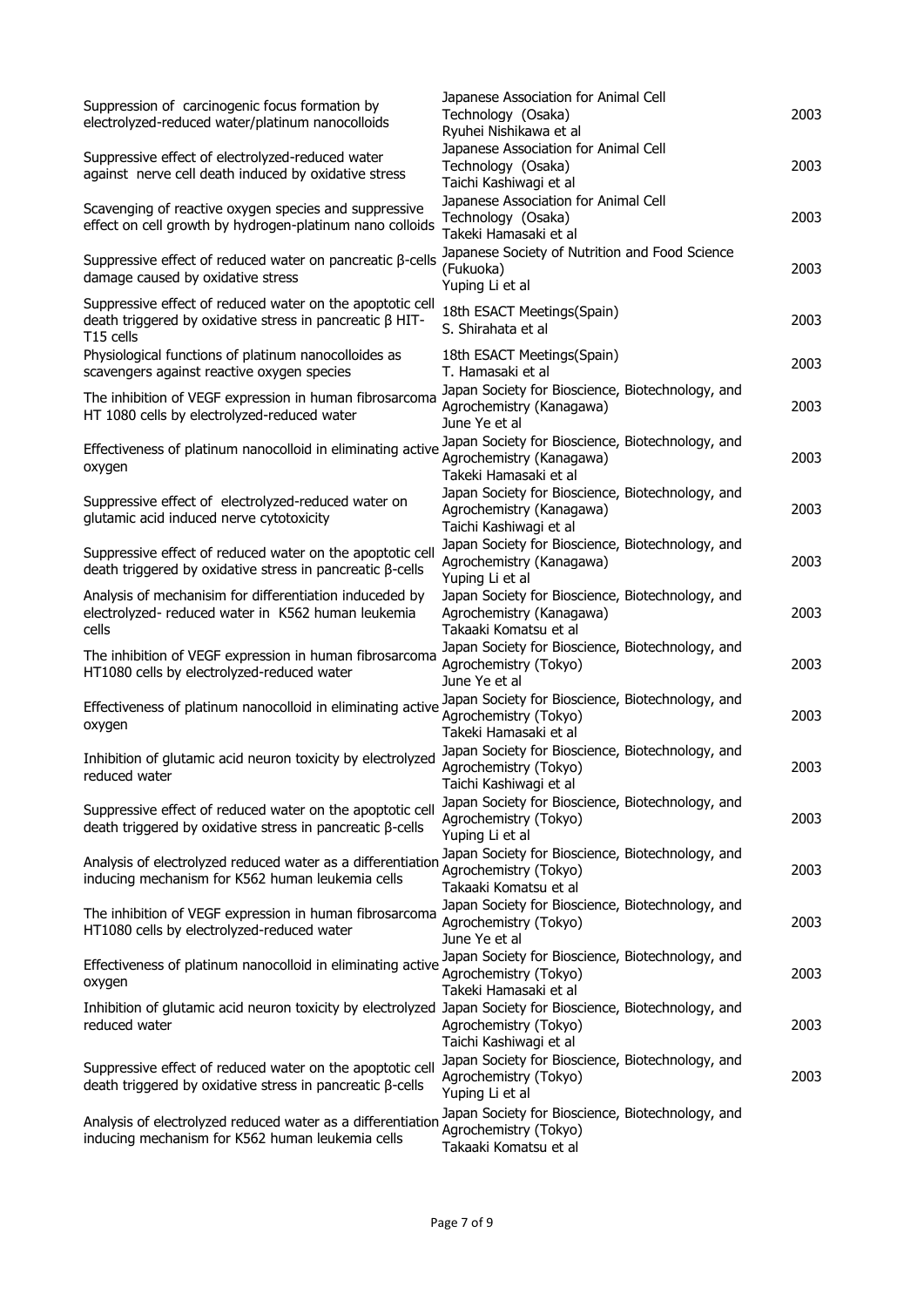| <b>Title</b>                                                                                                                                           | <b>Summary</b>                                                                                                                                                                                                                              | <b>Conference, Collaborators</b>                                                                                                                                           | <b>Year</b> |
|--------------------------------------------------------------------------------------------------------------------------------------------------------|---------------------------------------------------------------------------------------------------------------------------------------------------------------------------------------------------------------------------------------------|----------------------------------------------------------------------------------------------------------------------------------------------------------------------------|-------------|
| Inhibiting effect of functional<br>peroxides                                                                                                           | Electrolyzed reduced water was found to<br>water on formation of fatty acid inhibit formation of fatty acid peroxides, and<br>antiarteriosclerotic effects are anticipated.                                                                 | Japan Society for Bioscience,<br>Biotechnology, and Agrochemistry<br>(Sendai)<br>Yoko Sugihara et al                                                                       | 2002        |
| Protective effect of reduced<br>water against alloxan induced<br>damage to pancreatic $\beta$ -cells                                                   | Reduced water was found to inhibit damage Japan Society for Bioscience,<br>to pancreatic $\beta$ -cells caused by alloxan,<br>which triggers type-1 diabetes, and to<br>promote insulin secretion.                                          | Biotechnology, and Agrochemistry<br>(Sendai)<br>Makoto Kaminishi et al                                                                                                     | 2002        |
| Suppressive effect of<br>electrolyzed reduced water on<br>nerve cell death caused by<br>oxidative stress                                               | Electrolyzed reduced water was found to<br>suppress nerve cell death caused by<br>oxidative stress.                                                                                                                                         | Japan Society for Bioscience,<br>Biotechnology, and Agrochemistry<br>(Sendai)<br>Taichi Kashiwagi et al                                                                    | 2002        |
| Suppressive effect of<br>electrolyzed reduced water on<br>multiplication of human<br>leukemia cells                                                    | Electrolyzed reduced water was found to<br>inhibit multiplication of human leukemia<br>cells and to induce differentiation into<br>normal cells.                                                                                            | Japan Society for Bioscience,<br>Biotechnology, and Agrochemistry<br>(Sendai)<br>Takaaki Komatsu et al                                                                     | 2002        |
| Suppression of lipid<br>peroxidation by electrolyzed<br>reduced water<br>Electrolyzed reduced water                                                    | Electrolyzed reduced water was found to<br>inhibit peroxidation of linoleic acid and<br>cellular membranes.<br>Electrolyzed reduced water was found to                                                                                      | 15th meeting of JAACT, Tokyo<br>Takeki Hamasaki et al                                                                                                                      | 2002        |
| induces differentiation in K562<br>human leukemia cells.                                                                                               | induce megakaryocytic differentiation in<br>human leukemia cells.                                                                                                                                                                           | 15th meeting of JAACT, Tokyo<br>Takaaki Komatsu et al                                                                                                                      | 2002        |
| Suppression of glutamate-<br>induced neural death of PC12<br>cells by electrolyzed reduced<br>water                                                    | Electrolyzed reduced water was found to<br>inhibit glutamate-induced death of PC12<br>nerve cells.                                                                                                                                          | 15th meeting of JAACT, Tokyo<br>Taichi Kashiwagi et al                                                                                                                     | 2002        |
| Protective action of reduced<br>water against alloxan-induced<br>cytotoxicity in pancreatic β-cell                                                     | Reduced water was found to provide<br>protection against alloxan-induced<br>cytotoxicity in pancreatic β-cells.                                                                                                                             | 15th meeting of JAACT, Tokyo<br>Yuping Li et al                                                                                                                            | 2002        |
| Protective mechanism of<br>reduced water against alloxan-<br>induced pancreatic β-cell<br>damage: Scavenging effect<br>against reactive oxygen species | By eliminating active oxygen, reduced water Cytotechnology, 40, 139-149<br>was found to provide protection against<br>pancreatic β-cell damage due to alloxan<br>toxicity.                                                                  | Yuping Li et al                                                                                                                                                            | 2002        |
| Phenotypic changes in tumor<br>cells induced by electrolyzed<br>reduced water                                                                          | Electrolyzed reduced water was found to<br>inhibit the formation of malignant<br>phenotype colonies by tumor cells                                                                                                                          | Japan Society for Bioscience,<br>Biotechnology, and Agrochemistry,<br>Joint Conference of Kansai, West<br>Japan, Chugoku, and Shikoku<br>Chapters<br>Hirofumi Nogami et al | 2001        |
| Antidiabetic effectiveness of<br>electrolyzed reduced water and<br>natural reduced water                                                               | Both electrolyzed reduced water and natural<br>reduced water were found to promote sugar Joint Conference of Kansai, West<br>uptake into muscle tissue and to improve<br>glucose tolerance disorders in model mice<br>with type-2 diabetes. | Japan Society for Bioscience,<br>Biotechnology, and Agrochemistry,<br>Japan, Chugoku, and Shikoku<br>Chapters<br>Makoto Kaminishi et al                                    | 2001        |
| "Phenotypic changes in tumor<br>cells induced by electrolyzed<br>reduced water"                                                                        | Electrolyzed reduced water was found to<br>inhibit metastasis and infiltration of cancer<br>cells.                                                                                                                                          | Japanese Association for Animal<br>Cell Technology (Kyoto)<br>Hirofumi Nogami et al                                                                                        | 2001        |
| Suppressive effect of<br>electrolyzed-reduced water on<br>the growth of cancer cells and<br>microorganisms                                             | Electrolyzed reduced water was found to<br>inhibit the proliferation of cancer cells and<br>microorganisms.                                                                                                                                 | 17th ESACT Meeting (Sweden)<br>S. Shirahata et al                                                                                                                          | 2001        |
| Anti-oxidative water improves<br>diabetes                                                                                                              | Provides a comprehensive explanation of<br>the effectiveness of anti-oxidative water in<br>improving diabetes.                                                                                                                              | 17th ESACT Meeting (Sweden)<br>S. Shirahata et al                                                                                                                          | 2001        |
| Study of cancer-inhibiting<br>effects of electrolyzed reduced<br>water                                                                                 | Using electrolyzed reduced water to<br>suppress the secretion of proteolytic<br>enzymes by cancer cells was found to<br>inhibit metastasis and infiltration of cancer<br>cells.                                                             | Japan Society for Bioscience,<br>Biotechnology, and Agrochemistry<br>Taichi Hara et al                                                                                     | 2000        |
| Inhibition of cancerous<br>characteristics by reduced<br>water                                                                                         | Electrolyzed reduced water was found to<br>inhibit characteristics associated with<br>metastasis and infiltration of cancer cells.                                                                                                          | Japanese Tissue Culture<br>Association (Okayama)<br>Kiichiro Teruya et al                                                                                                  | 2000        |